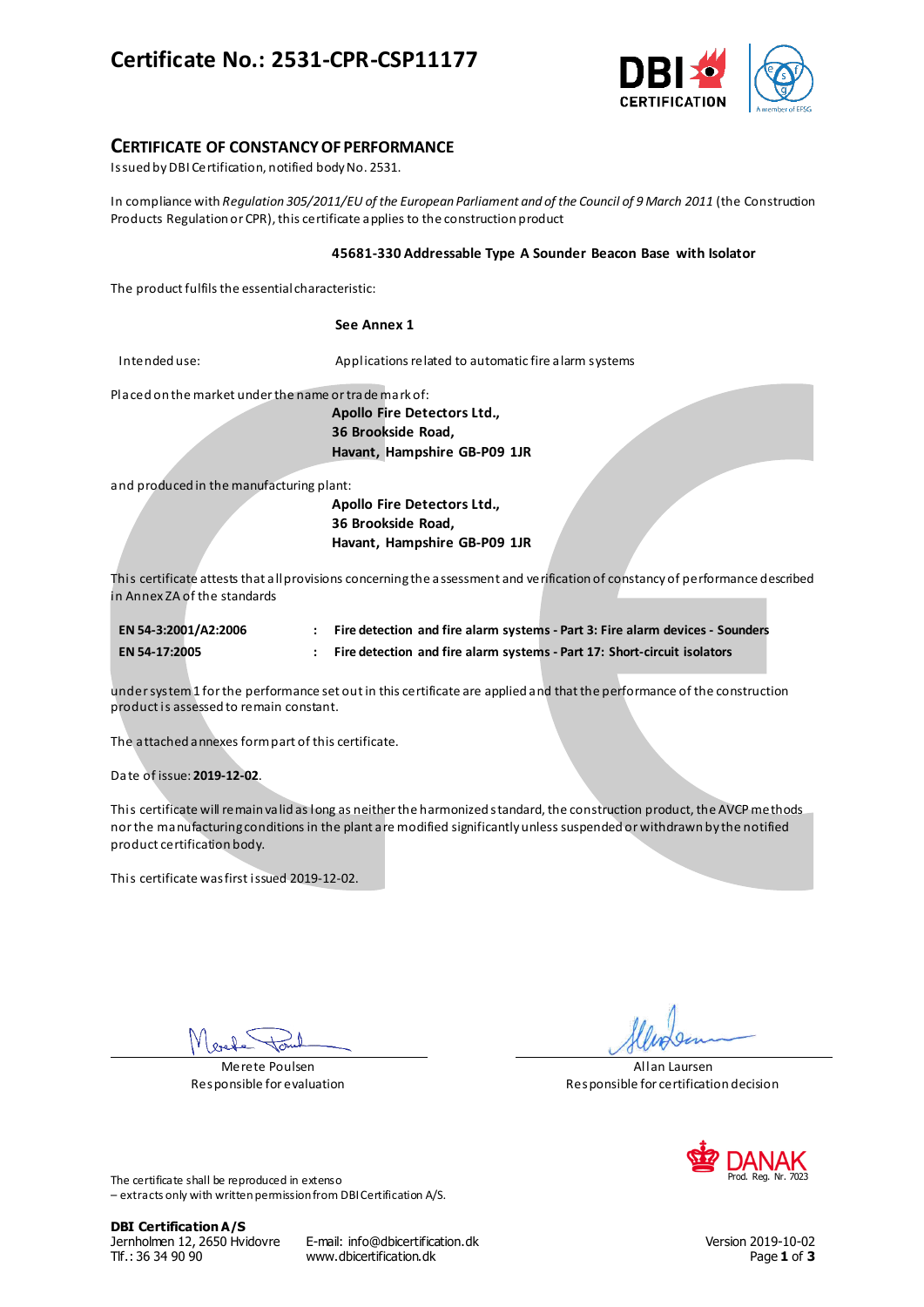# **Certificate No.: 2531-CPR-CSP11177**



Annex 1

#### **EXTENT**

#### **Type:**

45681-330 Addressable Type A Sounder Beacon Base with Isolator

## **Variant:**

45681-330CSS Sounder Visual Indicator Base with Isolator

#### **Note:**

- 1. Meets the requirements of EN54-3 at the following tones:
	- Alert, High range variable from 75dB(A) to 91dB(A), 0Hz (1s, 825Hz)(1s).
	- Evacuate, High range variable from 75 dB(A) to 91dB(A). 550Hz(0.5s), 825Hz(0.5s), 0Hz(0.5s), 500/1200Hz(3.5s).

#### **Performance**

| <b>Essential characteristics</b>                                         | <b>Clauses in EN 54-3:2001</b>                                                                                            | Performance |
|--------------------------------------------------------------------------|---------------------------------------------------------------------------------------------------------------------------|-------------|
| Performance under fire conditions                                        | 4.2, 4.3, 5.2, 5.3                                                                                                        | Pass        |
| Operational reliability                                                  | 4.4, 4.5, 4.6, 5.4, C4                                                                                                    | Pass        |
| Dura bility of operational reliability                                   | 5.5, 5.6, 5.7, 5.8, 5.9                                                                                                   | Pass        |
| and response delay; temperature                                          |                                                                                                                           |             |
| resistance                                                               |                                                                                                                           |             |
| Durability of operational reliability;                                   | 5.8, 5.9, 5.10                                                                                                            | Pass        |
| humidity resistance                                                      |                                                                                                                           |             |
| Durability of operational reliability;                                   | 5.11                                                                                                                      | Pass        |
| corrosion resistance                                                     |                                                                                                                           |             |
| Durability of operational reliability;                                   | 5.12 to 5.15                                                                                                              | Pass        |
| vibration resistance                                                     |                                                                                                                           |             |
| Durability of operational reliability;                                   | 5.16                                                                                                                      | Pass        |
| electricalstability                                                      |                                                                                                                           |             |
| Durability of operational reliability;                                   | 5.17                                                                                                                      | Pass        |
| resistance to ingress                                                    |                                                                                                                           |             |
| 5.6 and 5.10 applies only to outdoor sounders or outdoor voice sounders. |                                                                                                                           |             |
|                                                                          | 5.16 applies only to sounders or voice sounders with active electronic components                                         |             |
|                                                                          |                                                                                                                           |             |
| <b>Essential characteristics</b>                                         | <b>Clauses in EN 54-17:2005</b>                                                                                           | Performance |
| Performance under fire conditions                                        | 5.21                                                                                                                      | Pass        |
|                                                                          |                                                                                                                           |             |
| Operational reliability                                                  | 4                                                                                                                         | Pass        |
| Durability of operational reliability;                                   | 5.4, 5.5                                                                                                                  | Pass        |
| temperature resistance                                                   |                                                                                                                           |             |
| Durability of operational reliability;                                   | 5.9 to 5.12                                                                                                               | Pass        |
| vibration resistance                                                     |                                                                                                                           |             |
| Durability of operational reliability;                                   | 5.6, 5.7                                                                                                                  | Pass        |
| humi dity resistance                                                     |                                                                                                                           |             |
| Dura bility of operational reliability;                                  | 5.8                                                                                                                       | Pass        |
| corrosion resistance                                                     |                                                                                                                           |             |
|                                                                          | 5.3, 5.13                                                                                                                 | Pass        |
| Durability of operational reliability;                                   |                                                                                                                           |             |
| electricalstability                                                      |                                                                                                                           |             |
|                                                                          | 1) This is assuming that the effect of the fire is to cause a short circuit in the transmission path that is protected by |             |

The certificate shall be reproduced in extenso – extracts only with written permission from DBI Certification A/S.



Jernholmen 12, 2650 Hvidovre E-mail: info@dbicertification.dk Version 2019-10-02 www.dbicertification.dk Page 2 of 3